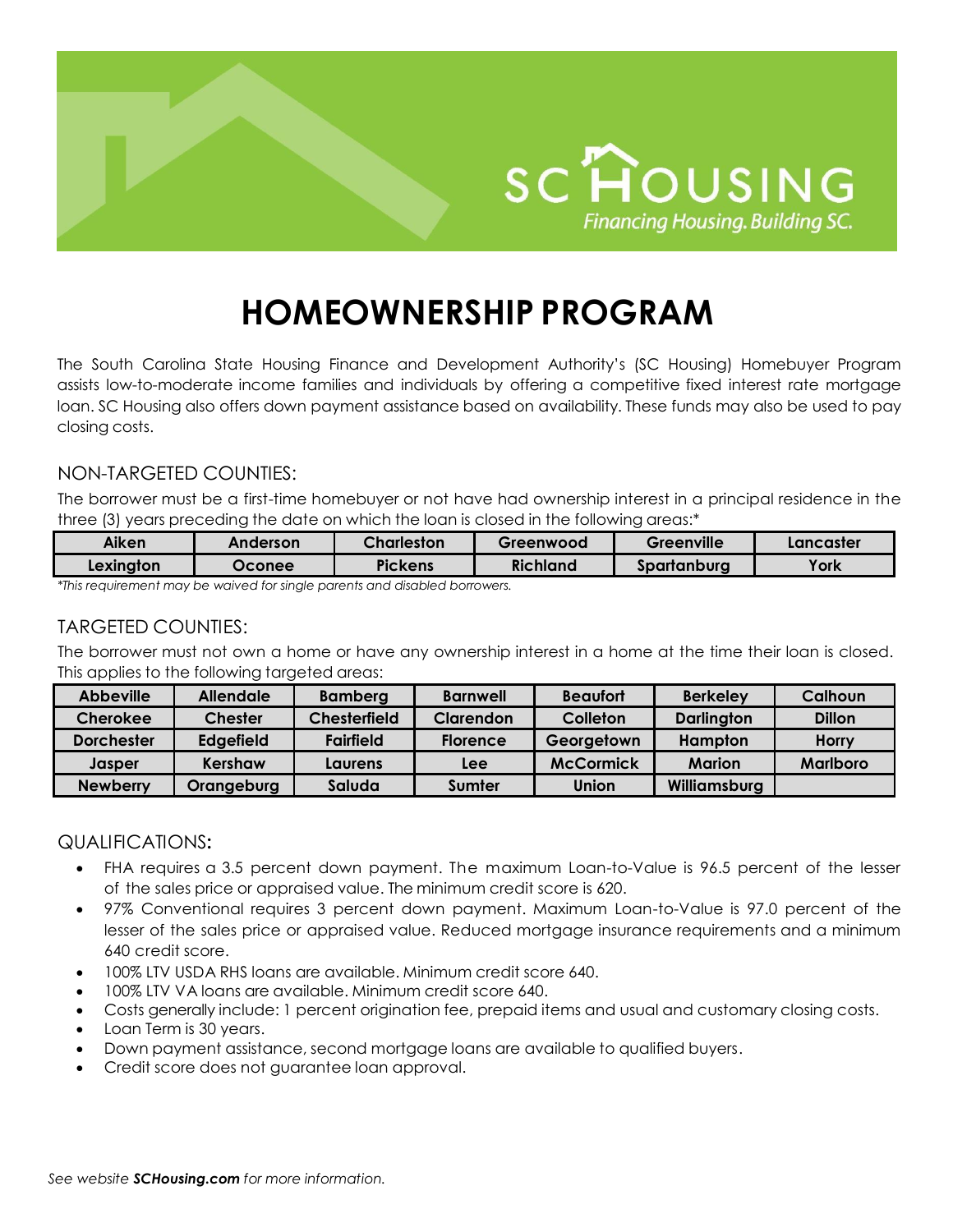### FIRST MORTGAGE REQUIREMENTS**:**

Borrowers must meet the qualifications for the first mortgage under SC Housing's programs to be eligible for any second mortgage product.

All funding is based on availability, so please contact a SC Housing approved lending partner to apply for loan approval and reserve funds. Programs and rates are subject to change without notice.

## PROGRAM REQUIREMENTS:

Prior to loan approval, all recipients of down payment assistance (DPA)\* must complete a homebuyer training course. Your lending partner will set this up for you.

*See below for explanation of "forgivable down payment assistance."\**

### ELIGIBLE PROPERTIES:

Eligible properties include site built single-family dwellings, off-frame modular homes, patio/townhomes and FHA conventional approved condominiums. All properties must be located in South Carolina.

## **DOWN PAYMENT OPTIONS:**

## **Forgivable Down Payment Assistance**

SC Housing offers \***Forgivable Down Payment Assistance** (DPA) to all qualified borrowers. DPA may be used towards a borrower's down payment, closing costs and/or prepaid items. Borrowers must meet sales price and income limits, in addition to SC Housing's first mortgage requirements. Available on new and existing homes.

This is a second mortgage with either a ten (10) year or twenty (20) year term (based on household income). Borrowers who are at or below 80% AMI will receive the ten year term, and those borrowers above 80% AMI will receive a 20 year term. The interest rate is zero and there are **no monthly payments**. The borrower must occupy the subject property for the term (10 or 20 years) of the lien for the assistance to be fully forgiven.